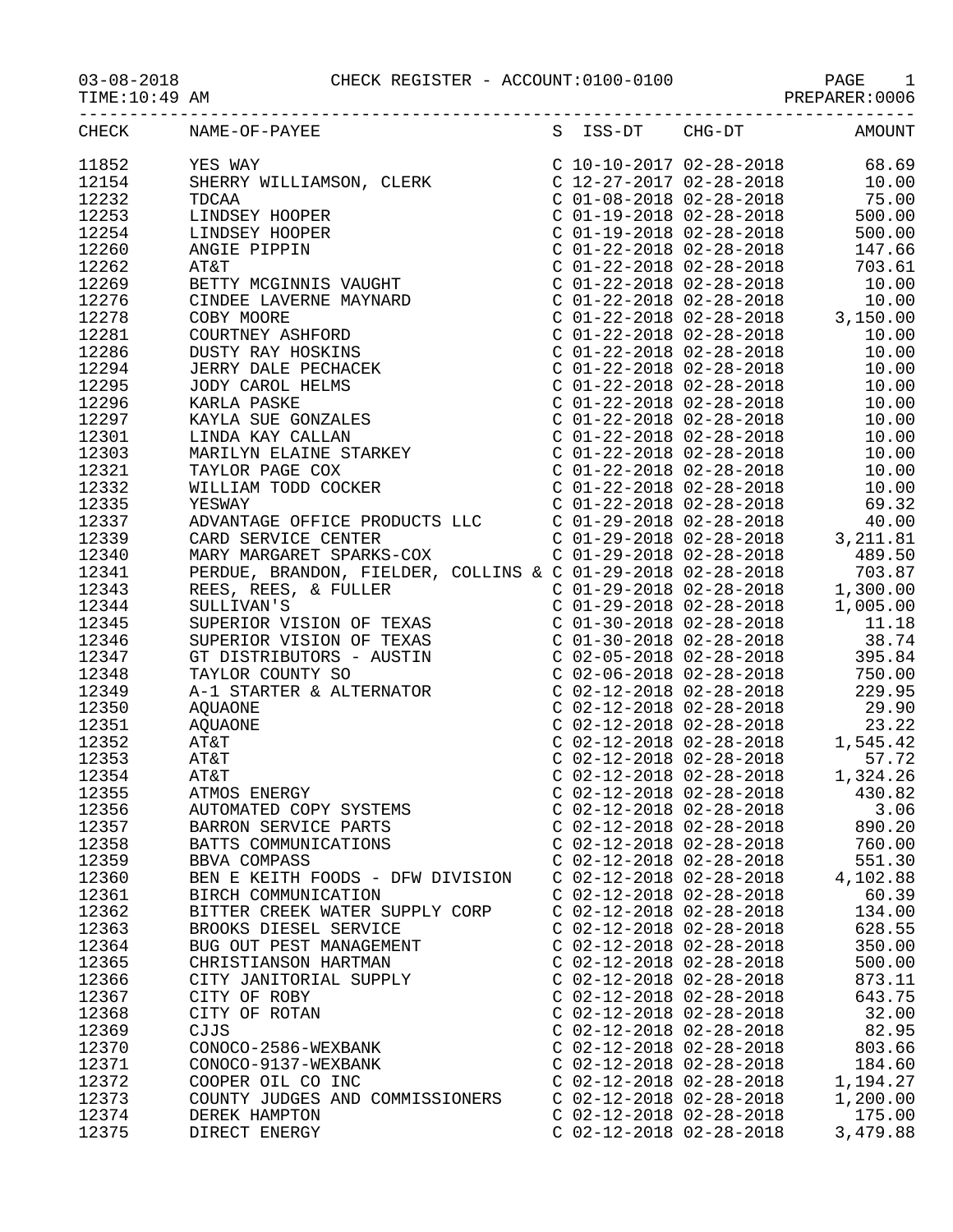## 03-08-2018 CHECK REGISTER - ACCOUNT:0100-0100 PAGE 2

TIME:10:49 AM PREPARER:0006

| 12412 | WEST CENTRAL TEXAS COUNCIL OF GOVER C 02-12-2018 02-28-2018 1,640.05 |                           |                           |          |
|-------|----------------------------------------------------------------------|---------------------------|---------------------------|----------|
| 12413 | WESTAIR-PRAXAIR DIST. INC                                            |                           | $C$ 02-12-2018 02-28-2018 | 30.30    |
| 12414 | WHITES                                                               | $C$ 02-12-2018 02-28-2018 |                           | 99.60    |
| 12415 | WTG FUELS INC                                                        | $C$ 02-12-2018 02-28-2018 |                           | 241.51   |
| 12416 | YELLOWHOUSE MACHINERY CO                                             | $C$ 02-12-2018 02-28-2018 |                           | 1,430.76 |
| 12417 | TG                                                                   | $C$ 02-12-2018 02-28-2018 |                           | 555.00   |
| 12418 | CHAD PEARSON                                                         | C 02-12-2018 02-28-2018   |                           | 810.00   |
| 12419 | LONGWORTH CO-OP GIN                                                  | C 02-12-2018 02-28-2018   |                           | 2,547.54 |
| 12420 | QUILL                                                                | $C$ 02-12-2018 02-28-2018 |                           | 149.33   |
| 12421 | VICKIE MORTON                                                        | $C$ 02-12-2018 02-28-2018 |                           | 504.00   |
| 12422 | SAMS CLUB                                                            | $C$ 02-12-2018 02-28-2018 |                           | 46.31    |
| 12423 | SAMS CLUB                                                            | $C$ 02-12-2018 02-28-2018 |                           | 319.26   |
| 12424 | SAMS CLUB MEMBERSHIP                                                 | $C$ 02-12-2018 02-28-2018 |                           | 235.00   |
| 12425 | Tax Collector                                                        | $C$ 02-14-2018 02-28-2018 |                           | 30.00    |
| 12426 | DEBORAH ANN MITCHELL                                                 | I 02-21-2018 02-21-2018   |                           | 10.00    |
| 12427 | 4C ELECTRIC                                                          | I 02-26-2018 02-26-2018   |                           | 107.38   |
|       |                                                                      |                           |                           |          |

12428 AFLAC I 02-26-2018 02-26-2018 213.46

12430 ALLIED COMPLIANCE SERVICES I 02-26-2018 02-26-2018 263.00 12431 AMERICAN STAMP & MARKETING PRODUCTS I 02-26-2018 02-26-2018 59.57<br>12432 AT&T 12432 I 02-26-2018 02-26-2018 148.35 12432 AT&T I 02-26-2018 02-26-2018 148.35 12433 ATMOS ENERGY I 02-26-2018 02-26-2018 462.64

1 02-26-2018 02-26-2018 133.06<br>1 02-26-2018 02-26-2018 263.00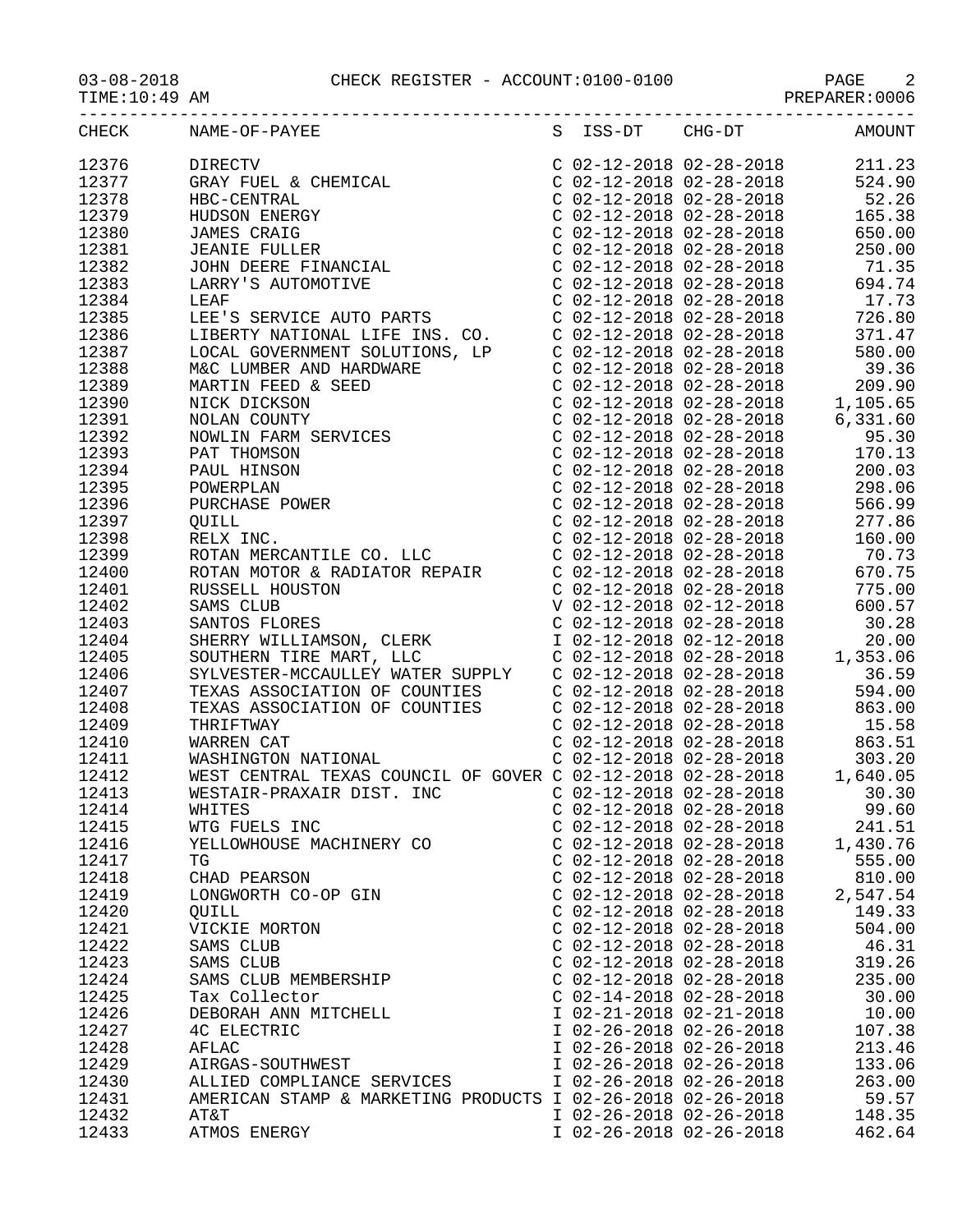03-08-2018 CHECK REGISTER - ACCOUNT:0100-0100 PAGE 3

TIME:10:49 AM PREPARER:0006

|       | CHECK NAME-OF-PAYEE S ISS-DT CHG-DT AMOUNT                                                                                                                                                                                                                                       |  |  |
|-------|----------------------------------------------------------------------------------------------------------------------------------------------------------------------------------------------------------------------------------------------------------------------------------|--|--|
|       |                                                                                                                                                                                                                                                                                  |  |  |
|       |                                                                                                                                                                                                                                                                                  |  |  |
|       |                                                                                                                                                                                                                                                                                  |  |  |
|       |                                                                                                                                                                                                                                                                                  |  |  |
|       |                                                                                                                                                                                                                                                                                  |  |  |
|       |                                                                                                                                                                                                                                                                                  |  |  |
|       |                                                                                                                                                                                                                                                                                  |  |  |
|       |                                                                                                                                                                                                                                                                                  |  |  |
|       |                                                                                                                                                                                                                                                                                  |  |  |
|       |                                                                                                                                                                                                                                                                                  |  |  |
|       |                                                                                                                                                                                                                                                                                  |  |  |
|       |                                                                                                                                                                                                                                                                                  |  |  |
|       |                                                                                                                                                                                                                                                                                  |  |  |
| 12446 |                                                                                                                                                                                                                                                                                  |  |  |
| 12447 | EMILIA GARCIA<br>EMILIA GARCIA<br>EMPIRE PAPER<br>HOWARD GORDON<br>KNOX WASTE SERVICE LLC<br>LEAF<br>LEAF<br>COLLER<br>LEAF<br>COLLER<br>COLLER<br>COLLER<br>COLLER<br>COLLER<br>COLLER<br>COLLER<br>COLLER<br>COLLER<br>COLLER<br>COLLER<br>COLLER<br>COLLER<br>COLLER<br>C     |  |  |
| 12448 |                                                                                                                                                                                                                                                                                  |  |  |
| 12449 |                                                                                                                                                                                                                                                                                  |  |  |
| 12450 |                                                                                                                                                                                                                                                                                  |  |  |
| 12451 | LOCAL GOVERNMENT SOLUTIONS, LP $\begin{array}{cccc} 1 & 02-26-2018 & 02-26-2018 & 555.00 \\ \text{MAXVIN KEENAN} & & & & & 102-26-2018 & 02-26-2018 & 555.00 \\ \text{NOEL FIELD} & & & & & 100.00 \\ \text{NOEL FIELD} & & & & & 102-26-2018 & 02-26-2018 & 215.00 \end{array}$ |  |  |
| 12452 |                                                                                                                                                                                                                                                                                  |  |  |
| 12453 |                                                                                                                                                                                                                                                                                  |  |  |
| 12454 | PERDUE, BRANDON, FIELDER, COLLINS & I 02-26-2018 02-26-2018 159.85                                                                                                                                                                                                               |  |  |
| 12455 |                                                                                                                                                                                                                                                                                  |  |  |
| 12456 |                                                                                                                                                                                                                                                                                  |  |  |
| 12457 |                                                                                                                                                                                                                                                                                  |  |  |
| 12458 |                                                                                                                                                                                                                                                                                  |  |  |
| 12459 |                                                                                                                                                                                                                                                                                  |  |  |
| 12460 |                                                                                                                                                                                                                                                                                  |  |  |
| 12461 |                                                                                                                                                                                                                                                                                  |  |  |
| 12462 |                                                                                                                                                                                                                                                                                  |  |  |
| 12463 |                                                                                                                                                                                                                                                                                  |  |  |
| 12464 |                                                                                                                                                                                                                                                                                  |  |  |
| 12465 |                                                                                                                                                                                                                                                                                  |  |  |
| 12466 |                                                                                                                                                                                                                                                                                  |  |  |
| 12467 | PERDUE, BRANDON, FIELDER, COLLINS & I 02-26-2018 02-26-2018 199.8 06<br>DOWERLAN 1 02-26-2018 02-26-2018 298.06<br>QUILL 1 02-26-2018 02-26-2018 2206-2018 460.41<br>REES, REES, & FULLER 1 02-26-2018 02-26-2018 200.00<br>SUMMIT TRU                                           |  |  |